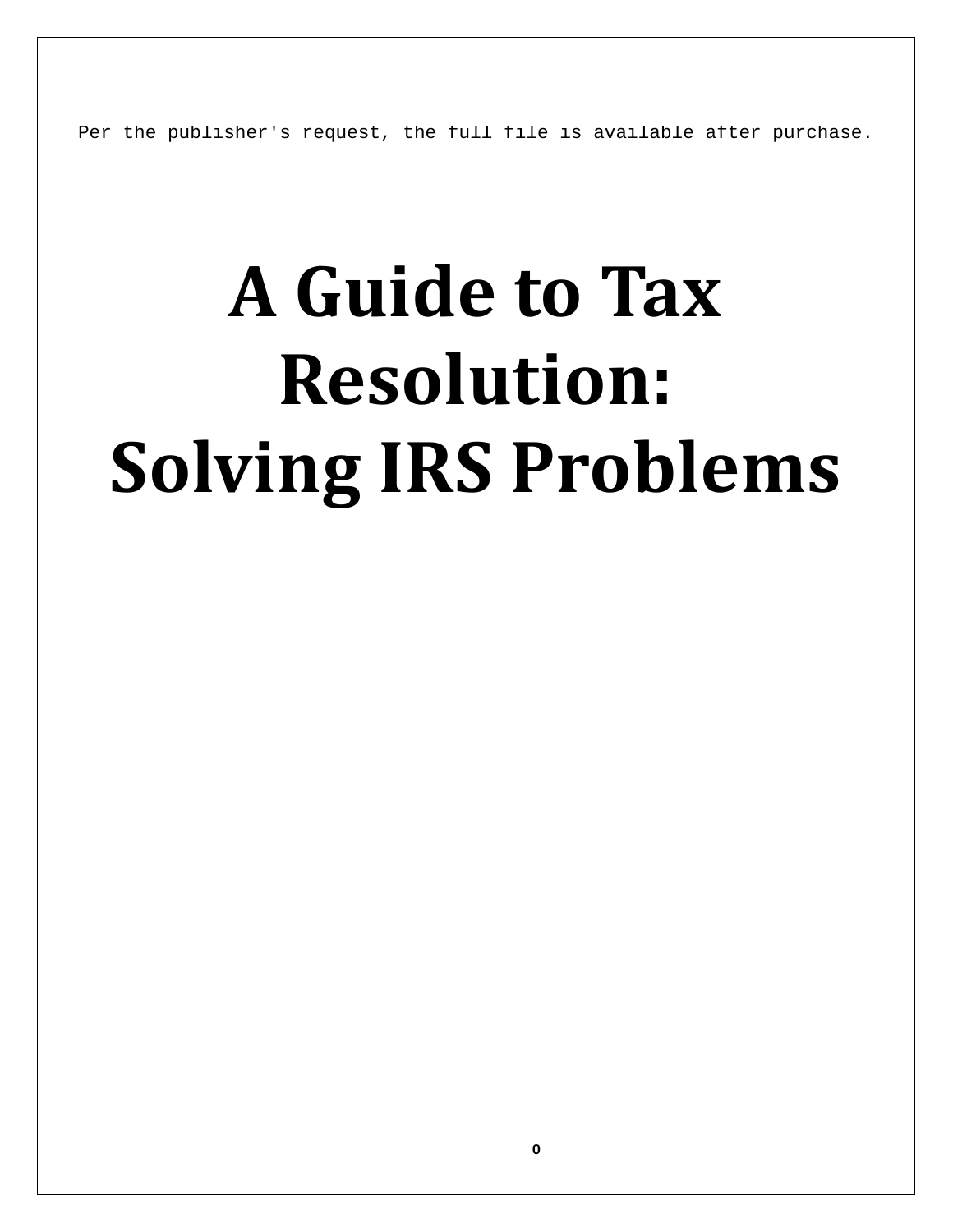## **A Guide to Tax Resolution: Solving IRS Problems**

Copyright  $©$  2014 by

DELTACPE LLC

All rights reserved. No part of this course may be reproduced in any form or by any means, without permission in writing from the publisher.

The author is not engaged by this text or any accompanying lecture or electronic media in the rendering of legal, tax, accounting, or similar professional services. While the legal, tax, and accounting issues discussed in this material have been reviewed with sources believed to be reliable, concepts discussed can be affected by changes in the law or in the interpretation of such laws since this text was printed. For that reason, the accuracy and completeness of this information and the author's opinions based thereon cannot be guaranteed. In addition, state or local tax laws and procedural rules may have a material impact on the general discussion. As a result, the strategies suggested may not be suitable for every individual. Before taking any action, all references and citations should be checked and updated accordingly.

*This publication is designed to provide accurate and authoritative information in regard to the subject matter covered. It is sold with the understanding that the publisher is not engaged in rendering legal, accounting, or other professional service. If legal advice or other expert advice is required, the services of a competent professional person should be sought.*

*—-From a Declaration of Principles jointly adopted by a committee of the American Bar Association and a Committee of Publishers and Associations.*

All numerical values in this course are examples subject to change. The current values may vary and may not be valid in the present economic environment.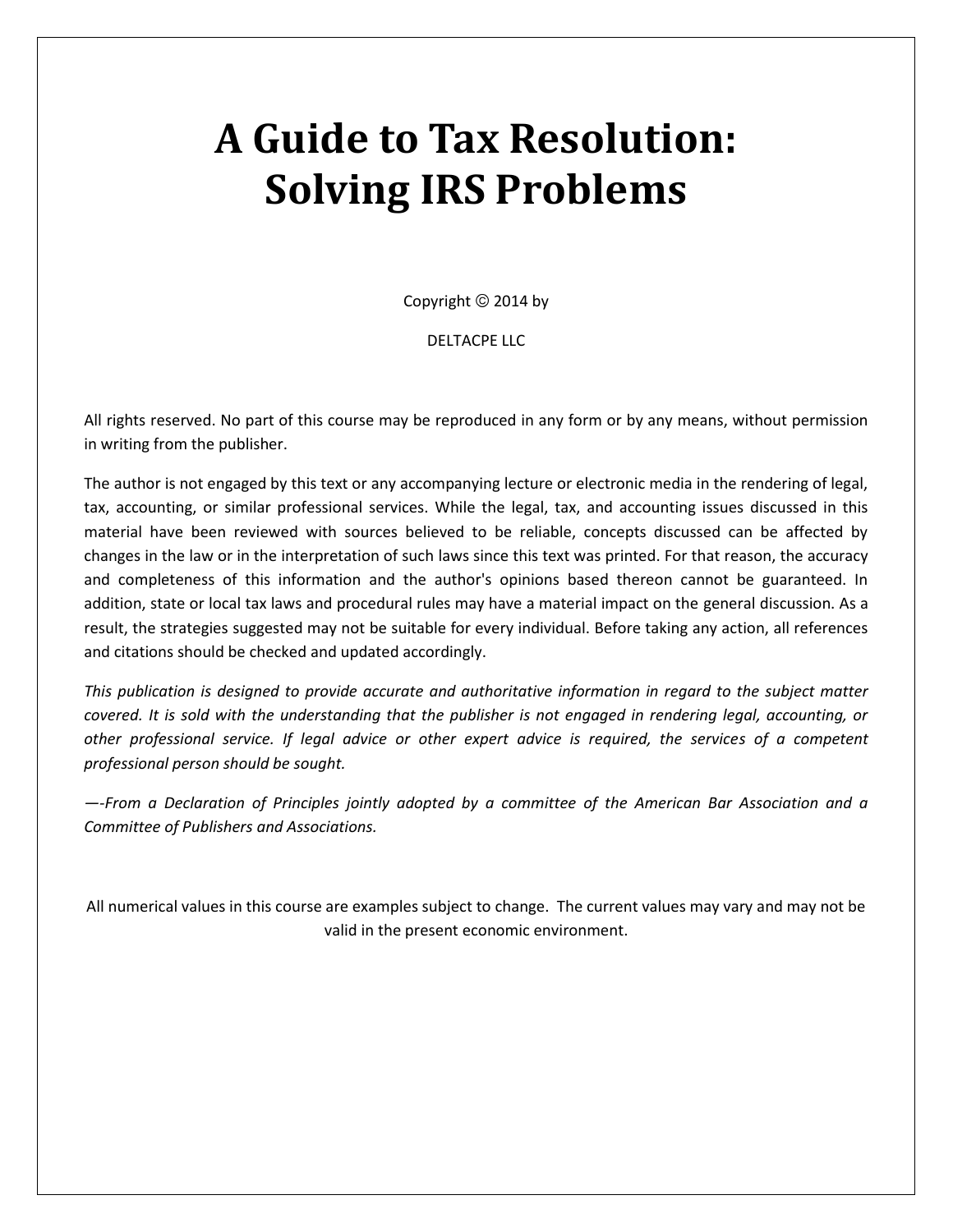### **Course Description**

Tax resolution means providing solutions to businesses and individuals alike who find themselves in trouble with the IRS. To resolve tax matters with the IRS, the IRS' Offer in Compromise (OIC) program encourages delinquent taxpayers to settle their back taxes—-often for pennies on the dollar. This course covers other options to explore. The areas to be covered are: Offers in Compromise, Wage Garnishments, Bankruptcy, Installment, Delinquent Tax Returns, IRS Bank Levies, Freedom of Information Requests, IRS Payment Plans, Payroll Tax Problems, IRS Audits, Penalty Abatement, Liens, Collection Appeals, IRS Appeals, Innocent Spouse and Expiration of Statutes. The course also contains step-by-step information needed in order to prepare a complete and accurate Offer in Compromise (Form 656), 433-A, and 433-B.

**Field of Study** Taxation **Level of Knowledge COVER COVERVIEW** Prerequisite None **Advanced Preparation** None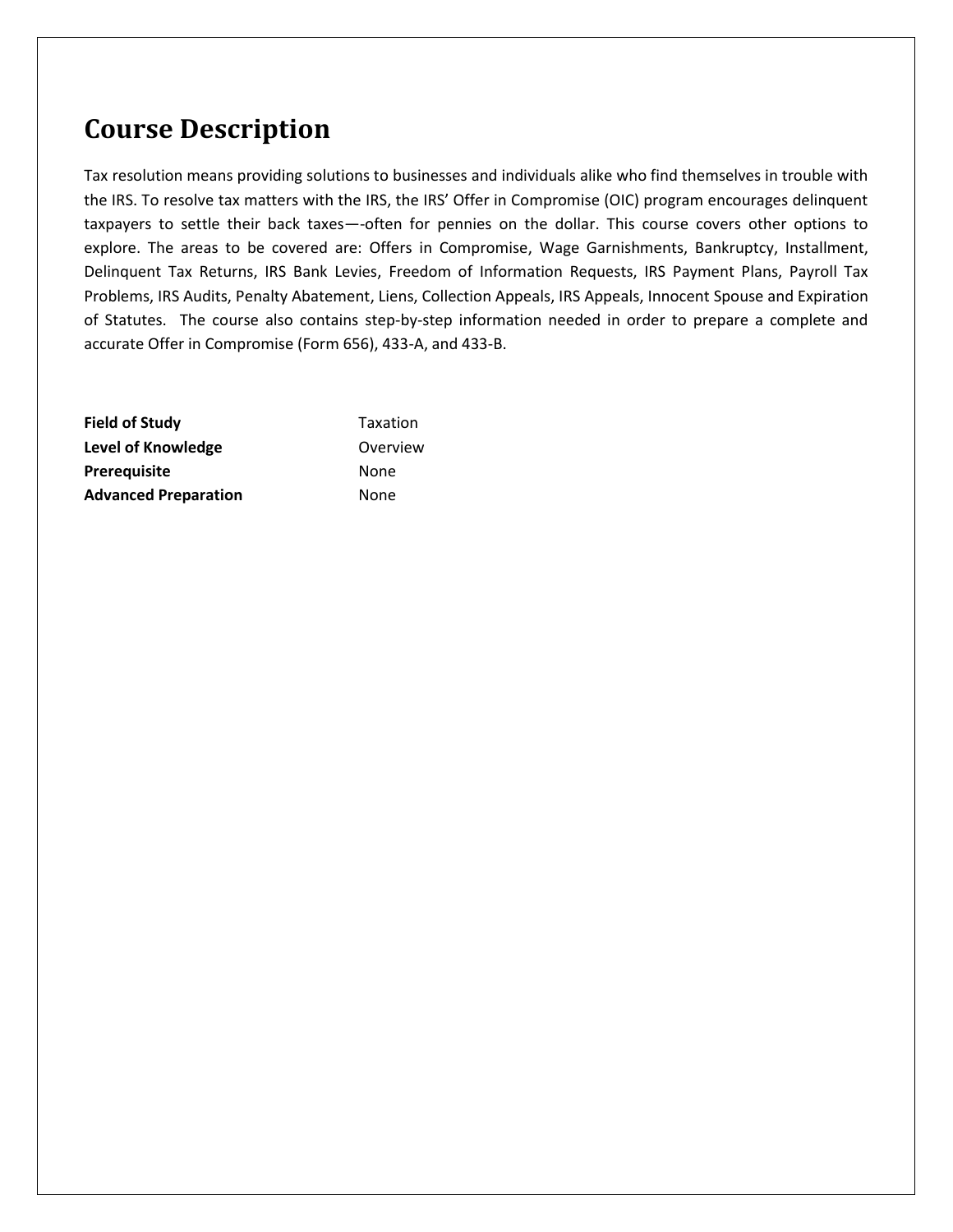## **Table of Contents**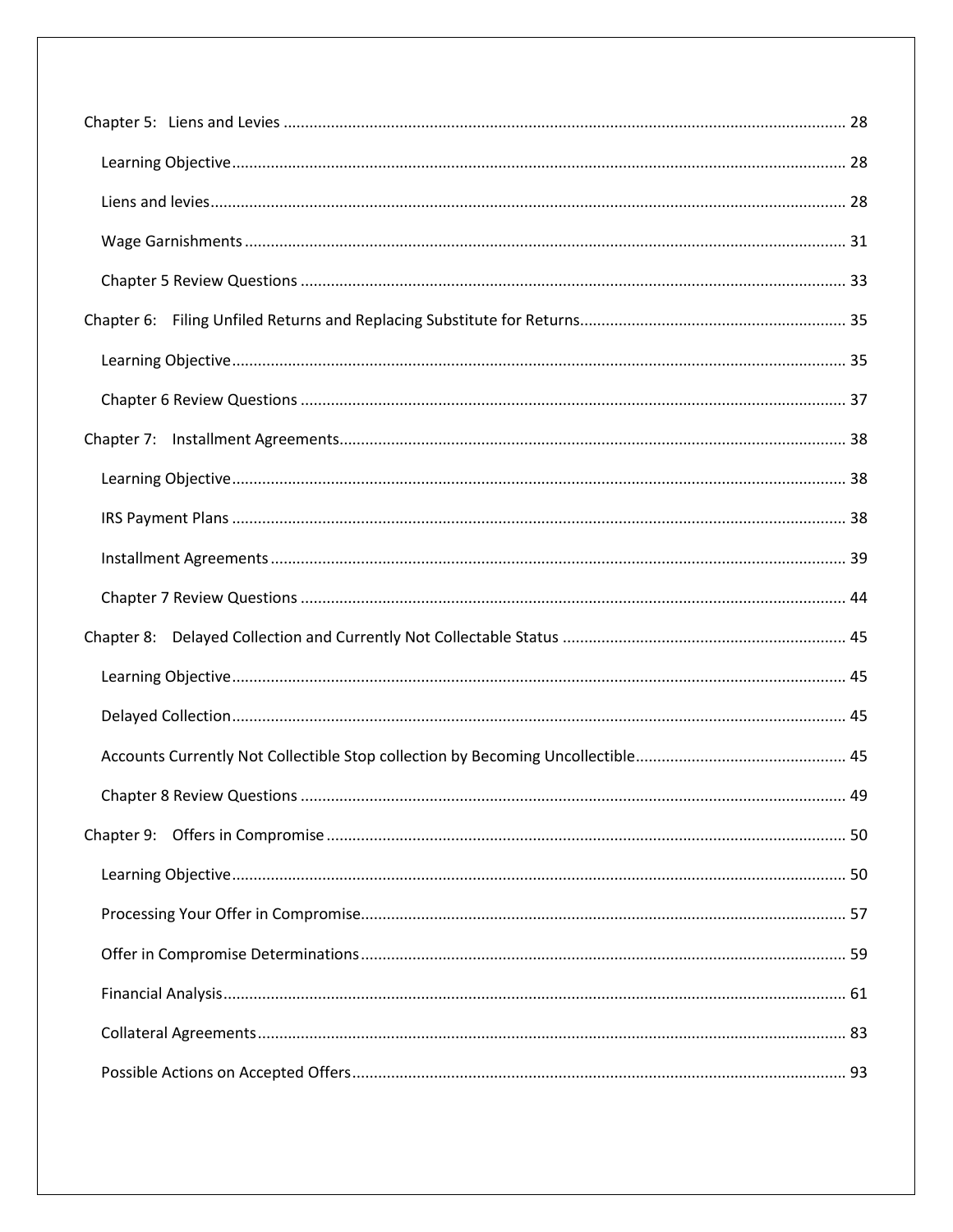| Chapter 11: |  |
|-------------|--|
|             |  |
|             |  |
|             |  |
|             |  |
|             |  |
|             |  |
|             |  |
|             |  |
|             |  |
|             |  |
|             |  |
| Chapter 13: |  |
|             |  |
|             |  |
|             |  |